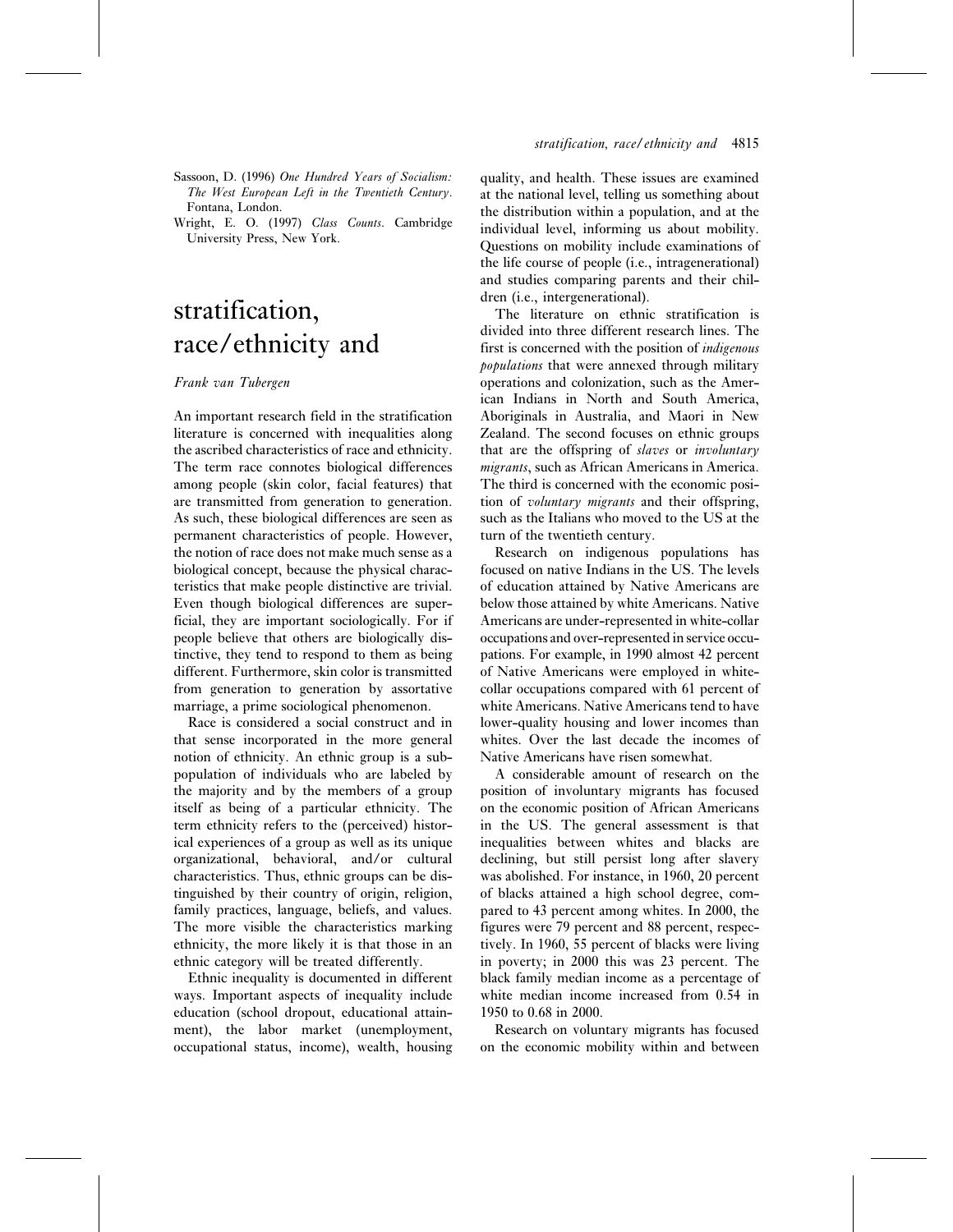#### 4816 stratification, race/ethnicity and

immigrant generations. Chiswick (1978) argued and indeed found that after a certain time, immigrants of the first generation catch up economically with natives in the US. Borjas (1987), however, showed that the assimilation effect was largely due to lowering quality of (un)observed human capital in immigration cohorts. The intragenerational mobility of immigrants still attracts ample research, and the issue of assimilation remains highly debated. Evidence of economic mobility is more convincing with respect to intergenerational comparisons.

Several studies have compared the economic standing of voluntary migrants, involuntary migrants, and indigenous populations simultaneously. One classical study is by Van den Berghe (1967). He found that hierarchies of ethnic stratification are quite similar in Brazil, Mexico, South Africa, and the US. In all countries, those at the top of the ethnic hierarchy are of European ancestry. These are the offspring of voluntary migrants from Portugal (Brazil), Spain (Mexico), Great Britain and the Netherlands (South Africa), and Great Britain (US). At the bottom of the hierarchy are blacks, who either formed the indigenous population (South Africa) or who were imported as slaves (Brazil, Mexico, US). In the countries of North and South America, native Indians fall in between these two groups. A more contemporary study that compares African Americans and white immigrants can be found in Lieberson (1980).

Different explanations of ethnic inequality have been proposed. Some theories have been applied exclusively to one of the three research fields (voluntary migrants, involuntary migrants, indigenous populations), whereas other ideas have been applied to two or all of them.

The idea of assimilation was proposed by Park and Burgess (1969), worked out later by Warner and Srole (1945) and Gordon (1964), and more recently by Alba and Nee (2003). Although the idea has many variants, the core assumption is that over time ethnic groups will gradually integrate into mainstream society. Thus, it was expected that both within and across generations immigrants and ethnic groups will experience upward mobility to the point that their economic position equals that of the native majority.

Chiswick (1978) provided a human capital explanation for the assimilation idea. The human capital theory states that people's life chances depend on their human capital, and that people are aware of this relationship and rationally invest in their own human capital. Chiswick argued that immigrants have a weaker economic position at arrival than natives because immigrants have less human capital: they have less command of the host language, fewer occupational experiences, and less knowledge of the host labor market. Because immigrants invest in post-school training, gradually learn the host language, and acquire knowledge of the host labor market, they improve their position over time. And because the offspring of immigrants obtain their schooling in the host country and have perfect language skills, their position will outperform that of their parents. In this way, the human capital theory explains why ethnic groups will gradually reach economic parity with natives.

One empirical challenge for the assimilation theory and the human capital interpretation is the observation that economic incorporation differs between groups. Why do some immigrant groups rapidly integrate economically, whereas other ethnic groups, such as African Americans, remain economically at a disadvantage? Borjas (1987) and other researchers have tried to explain these issues with an extended human capital framework, incorporating notions of selective migration and the influence of (unobserved) skills, talents, and motivation. Alternatively, researchers have proposed a number of other theories to explain differences between ethnic groups. These are notions of inheritance, cultural values, discrimination, spatial mismatch, and ethnic capital.

One of the oldest explanations of ethnic group differences is the idea that groups have different biological endowments, which are genetically transmitted from generation to generation. Such biological explanations flourished in the US during the late nineteenth and early twentieth centuries, providing ''scientific'' evidence of the biological inferiority of non-Anglo Saxon groups and justifying their subordinate status. The evidence is typically drawn from studies that compare intelligence test performances of ethnic groups and the native population. One recent example is Herrnstein and Murray's The Bell Curve (1994), in which they claim that African Americans and Latinos are less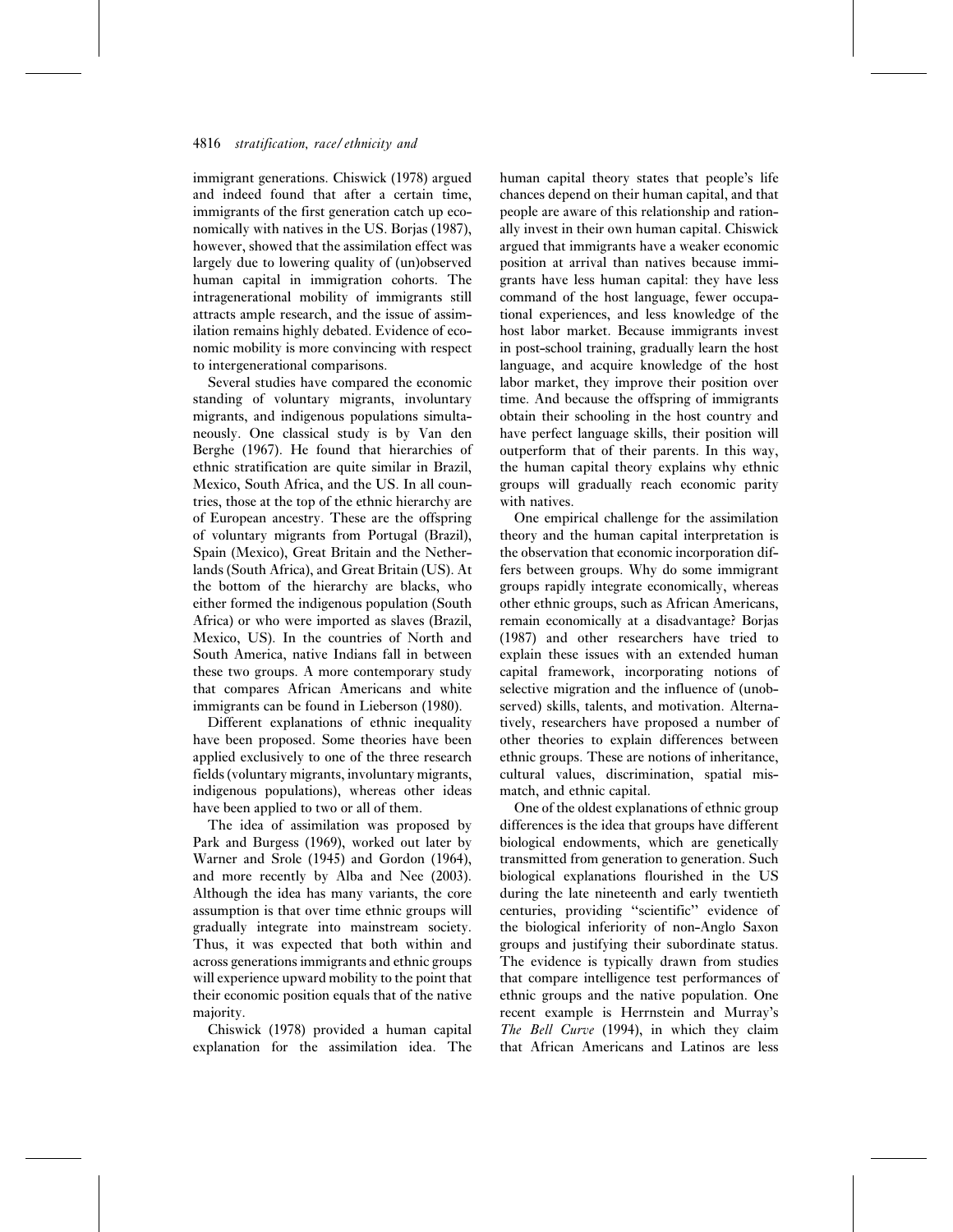intelligent than whites and for that reason have a lower economic standing. As with other studies that are informed by notions of inheritance, their study was heavily criticized by psychologists and sociologists on theoretical, methodological, and empirical grounds. For instance, contrary to the statement of Herrnstein and Murray that the race–intelligence link is stable over time, researchers showed that intelligence test scores of blacks and numerous ethnic groups improved dramatically over the course of the twentieth century. Overall, most researchers nowadays conclude that inheritance is unable to explain ethnic stratification.

Another, more sociological explanation of group differences in ethnic stratification is concerned with cultural values. Echoing the Weberian notion of the Protestant work ethic, Sowell argues in Markets and Minorities (1981) that Asians are model minorities at school and in the labor market because of their cultural traits of effort, thrift, dependability, and foresight. By contrast, the disadvantaged socioeconomic positions of African Americans, Latino Americans, and American Indians today are portrayed as a consequence of their cultural characteristics, which are perceived to be incompatible with a modern industrial society. The cultural approach of Sowell was criticized by several researchers, most notably Steinberg in The Ethnic Myth  $(2001)$ .

Another cultural explanation of ethnic group differences is the hypothesis of ''oppositional culture,'' which argues that black youth develop an oppositional identity relative to whites because they focus on their parents' past experiences of discrimination. As a consequence, blacks distrust the dominant society and develop distinct cultural norms in which they reject schooling as a route to socioeconomic mobility.

Many researchers use notions of discrimination to explain group differences in ethnic stratification. Two different types of ethnic discrimination (i.e., the unequal treatment of minority groups) are outlined: attitudinal and institutional. Attitudinal discrimination refers to discriminatory practices influenced by prejudice. Research shows that prejudice, and, in turn, discrimination, tends to increase when ethnic groups are perceived as threatening to the majority population in terms of cultural, economic, or political resources. Ethnic groups that are numerically large and that are distinct culturally are especially vulnerable to discrimination. This led to theories about ethnic competition and split labor markets. Another important theory is that of statistical discrimination.

Institutional discrimination refers to rules, policies, practices, and laws that discriminate against ethnic groups. This type of discrimination is used to explain the economic difficulties that African slaves and their offspring experienced in the US. For instance, through the first half of the twentieth century, they were formally excluded from acquiring or inheriting property, marrying whites, voting, testifying against whites in court, and attending higher-quality schools. Contemporary evidence on institutional discrimination is provided by Massey and Denton (1993).

Researchers have argued that group differences in ethnic inequality can be explained by the residential concentration of ethnic groups and regional variations in economic opportunities. One influential idea states that the economic opportunities of blacks are hampered because they live in inner-cities. In The Declining Significance of Race (1981) and The Truly Disadvantaged (1987), Wilson maintained that the economic position of the black inner-city poor has deteriorated because of structural economic changes, including change from goodsproducing to service-producing industries, increased industrial technology, and the flight of industries from central cities. The process of deindustrialization has created an economic mismatch between the available jobs and the qualifications of inner-city residents, predominantly blacks. As a result, the economic position of the African American urban poor is diminishing.

Another argument stresses the role of social or ''ethnic'' capital, that is the resources that are available to a person through their relations with others. A highly debated issue in this respect is whether ''ethnic enclaves,'' in which ethnic capital is shared, promote the economic incorporation of ethnic groups. Authors have argued that more sizable and geographically concentrated ethnic groups develop an independent, mono-ethnic labor market in which their members can obtain positions otherwise held by the native majority. In ethnic economies the returns to human capital are expected to be higher than outside the ethnic economy.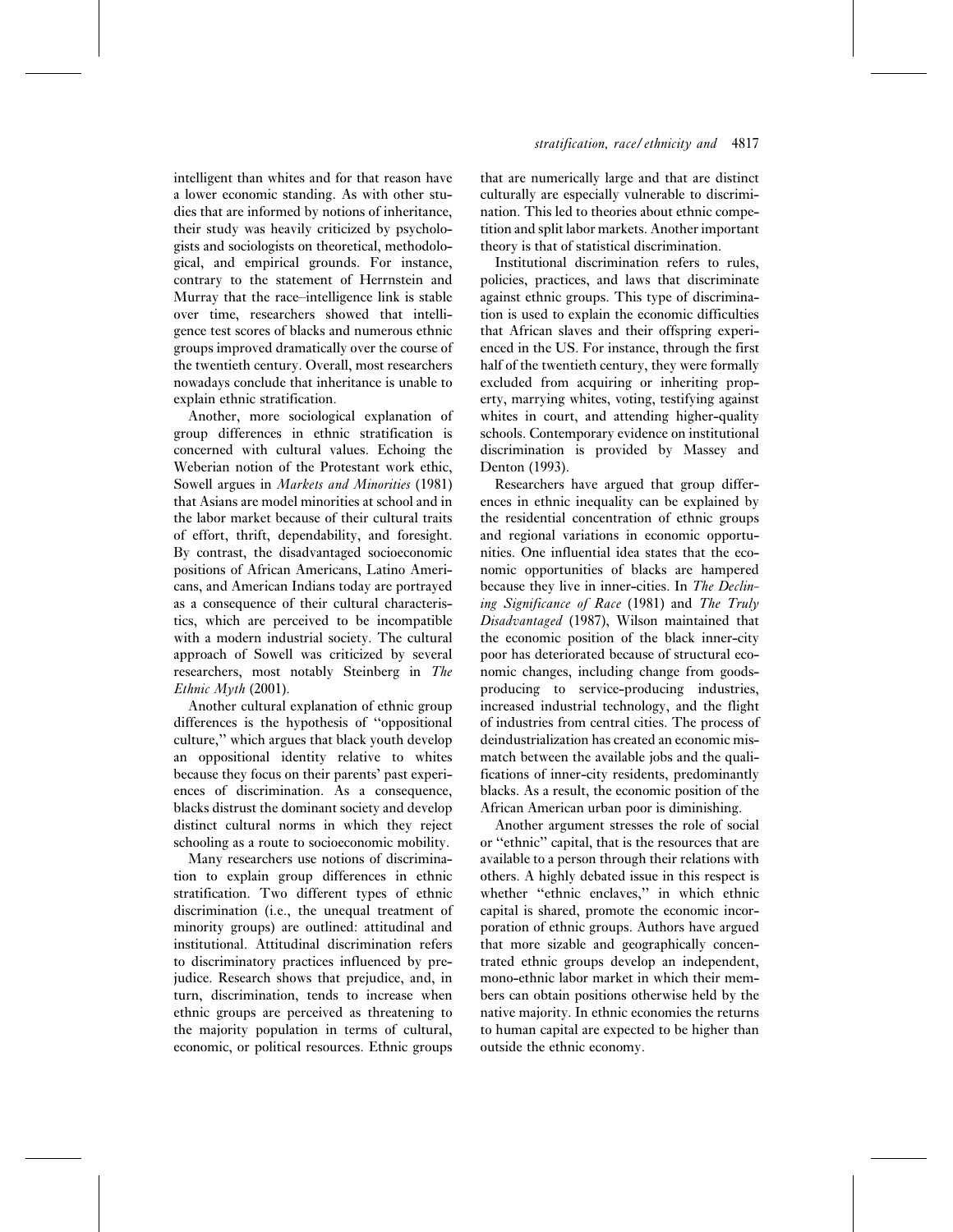### 4818 stratification, race/ethnicity and

Various research designs have been used to study ethnic stratification. The classical design is the case study, in which a single ethnic group in a single receiving context is examined. Because this design provides little information on contextual effects, comparative macro designs have also been developed. One such popular framework is the ''comparative origin'' method, which compares multiple ethnic groups in a single location, yielding important insights into ethnic group differences. Similarly, researchers have paid attention to the role of the receiving context by comparing a single ethnic group across multiple destinations, such as cities or nations (''comparative destination'' design). More recently, these macro approaches have been combined into a ''double comparative'' design, which studies multiple-origin groups in multiple destinations simultaneously. This design provides a better understanding of ethnic origin, the receiving context, and the specific interaction between origin and destination (''ethnic community'').

Another methodological development in the literature is to rely on dynamic designs. Initially, researchers compared the position of ethnic groups at a single point in time (e.g., by relying on a single cross-sectional survey). By pooling cross-sectional surveys that are apart in time, researchers were able to disentangle assimilation effects from cohort effects (''synthetic cohort design''). Dynamic designs have been improved further by the appearance of panel surveys on immigrants.

In general, three different measures of ethnicity are used: country of origin, nationality, and ethnic self-identification or subjective ancestry. Country of origin and nationality are often used to study voluntary migrants. A drawback of using nationality as a measure of ethnicity is that voluntary migrants who are successful in the labor market are more likely to naturalize, leading studies on nonnaturalized migrants to underestimate their economic performance. For that reason, researchers generally prefer the country of origin of the respondent, the parents, and the grandparents.

Research on *involuntary* migrants and *indigen*ous populations generally relies on ethnic selfidentification and subjective ancestry. These measures are problematic for several reasons. First, like nationality, ethnic self-identification is partly an outcome of people's economic position, leading the more successful people not to identify with their lower-status ethnic background. Second, ethnic and racial boundaries and self-identified characterizations change over time. For instance, previously ''non-white'' ethnic groups such as Irish and Italians became "white," often by delibarately distinguishing themselves from blacks. Third, subjective measures of ethnicity assume a single identification, whereas, through intermarriage, a considerable proportion of the population has multiple identifications.

In many countries, general population surveys or specific immigration surveys contain questions on country of origin or nationality, providing a wealth of data for studies on *volun*tary migrants. Large-scale surveys rarely contain subjective measures of ethnicity, leading to fewer data sources available for the study of involuntary migrants and indigenous populations. An exception is the census of the US. As an alternative, several researchers have conducted small-scale or qualitative studies to examine these populations.

Researchers nowadays agree that ethnicity plays a role in people's life chances, that ethnic groups gradually improve their economic standing across generations, and that the process of assimilation can be interpreted in terms of human capital accumulation. At the same time, it is found that assimilation rates of ethnic groups vary. Initially, researchers have relied on theories of biological traits and cultural dispositions to explain such group differences, but they have been largely replaced by extensions of the human capital theory, ideas on discrimination, the concept of ethnic capital, and spatial differences in economic opportunities. In recent work, researchers have combined the theories explaining group differences with micro-level approaches explaining individual assimilation.

Methodologically, as more large-scale data become available, researchers increasingly prefer to use comparative research methods rather than the case study. Much of the classical and contemporary work on ethnic stratification has been done in the US, but research in other countries is rapidly growing. This opens the possibility of comparing patterns of ethnic stratification cross-nationally, possibly also including ethnic groups in developing countries.